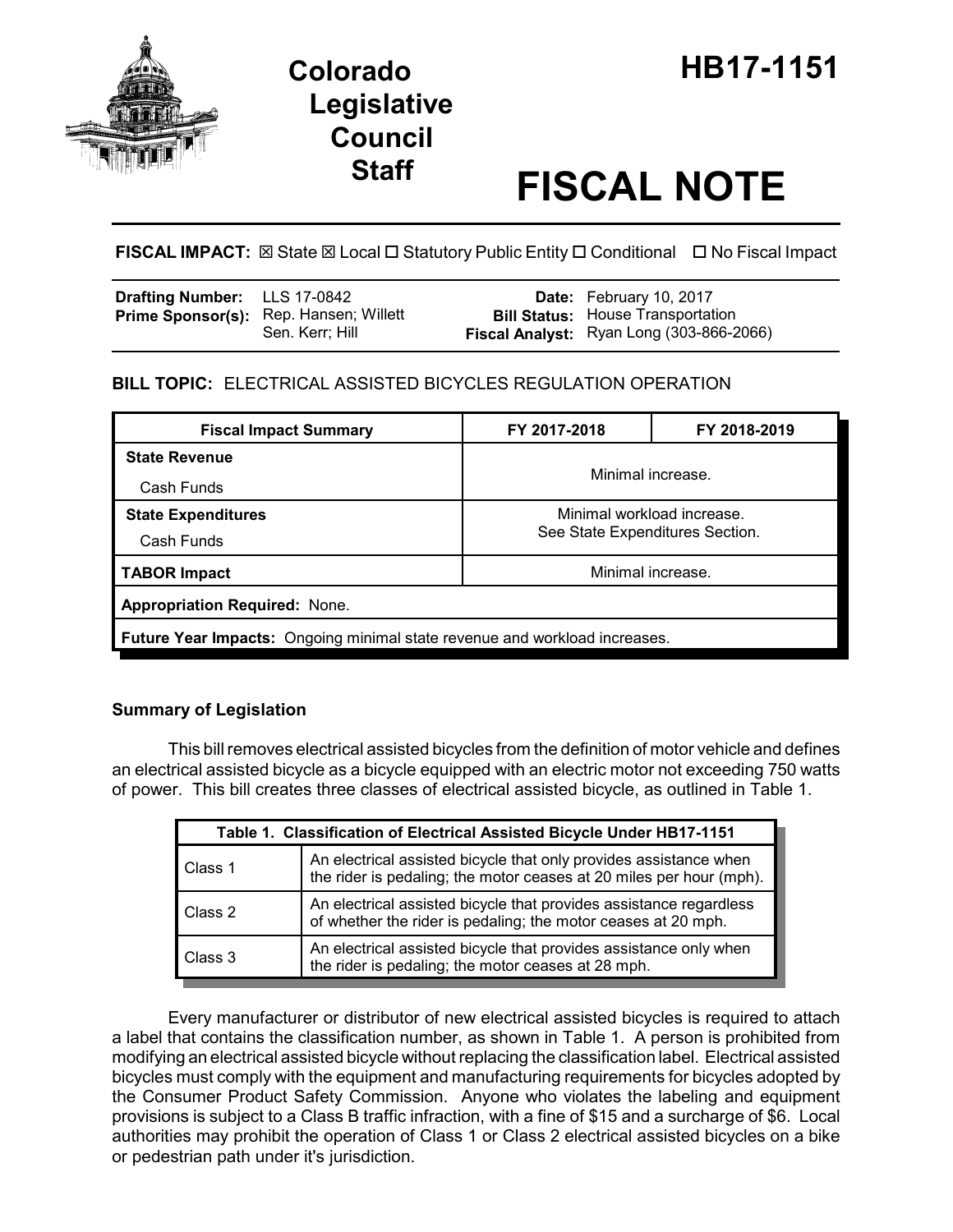February 10, 2017

#### **Comparable Crime**

Legislative Council Staff is required to include certain information in the fiscal note for any bill that creates a new crime, changes the classification of an existing crime, or changes an element of the existing crime that creates a new factual basis for the offense. Between February 2014 to February 2017, there were 60 convictions under the bicycle and personal mobility device equipment law. Of this number, there were 52 males, 5 females, and 3 for which gender information was not available; 46 were Caucasian, 7 were African American, 3 were Hispanic, 1 was Asian, and 3 were classified as other/unknown. These convictions included convictions for bicycles, electrical assisted bicycles, and segways.

#### **State Revenue**

Beginning in FY 2017-18, this bill may minimally increase fee revenue to the Judicial Department and state traffic fine revenue to the Highway Users Tax Fund (HUTF), of which the State Highway Fund in the Colorado Department of Transportation receives 65 percent.

#### **TABOR Impact**

This bill increases state cash fund revenue from fines, which will reduce the amount of money required to be refunded under TABOR for FY 2017-18 and FY 2018-19. TABOR refunds are paid out of the General Fund. Since the bill increases the TABOR refund obligation without a corresponding change in General Fund revenue, the amount of money available in the General Fund for the budget will decrease by an identical amount.

#### **State Expenditures**

Beginning in FY 2017-18, workload in the Judicial Department will minimally increase to hear Class B traffic infractions under this bill. The department's workload model estimates that one county court judicial officer can process 30,207 infractions in a year. This fiscal note assumes that additional convictions pursuant to the provisions in this bill will be minimal; therefore, this workload increase will be minimal and no change in appropriations is required.

#### **Local Government Impact**

Beginning in FY 2017-18, this bill may minimally decrease local government revenues and workloads, as discussed below.

*Local governments.* Costs and workload may increase for local governments who adopt policies related to electrical assisted bicycle use on pedestrian and bike trails.

*HUTF fine revenue*. This bill may minimally increase local government HUTF revenue beginning in FY 2017-18. HUTF revenue generated by traffic fines is distributed to counties (26 percent) and municipalities (9 percent) for transportation needs.